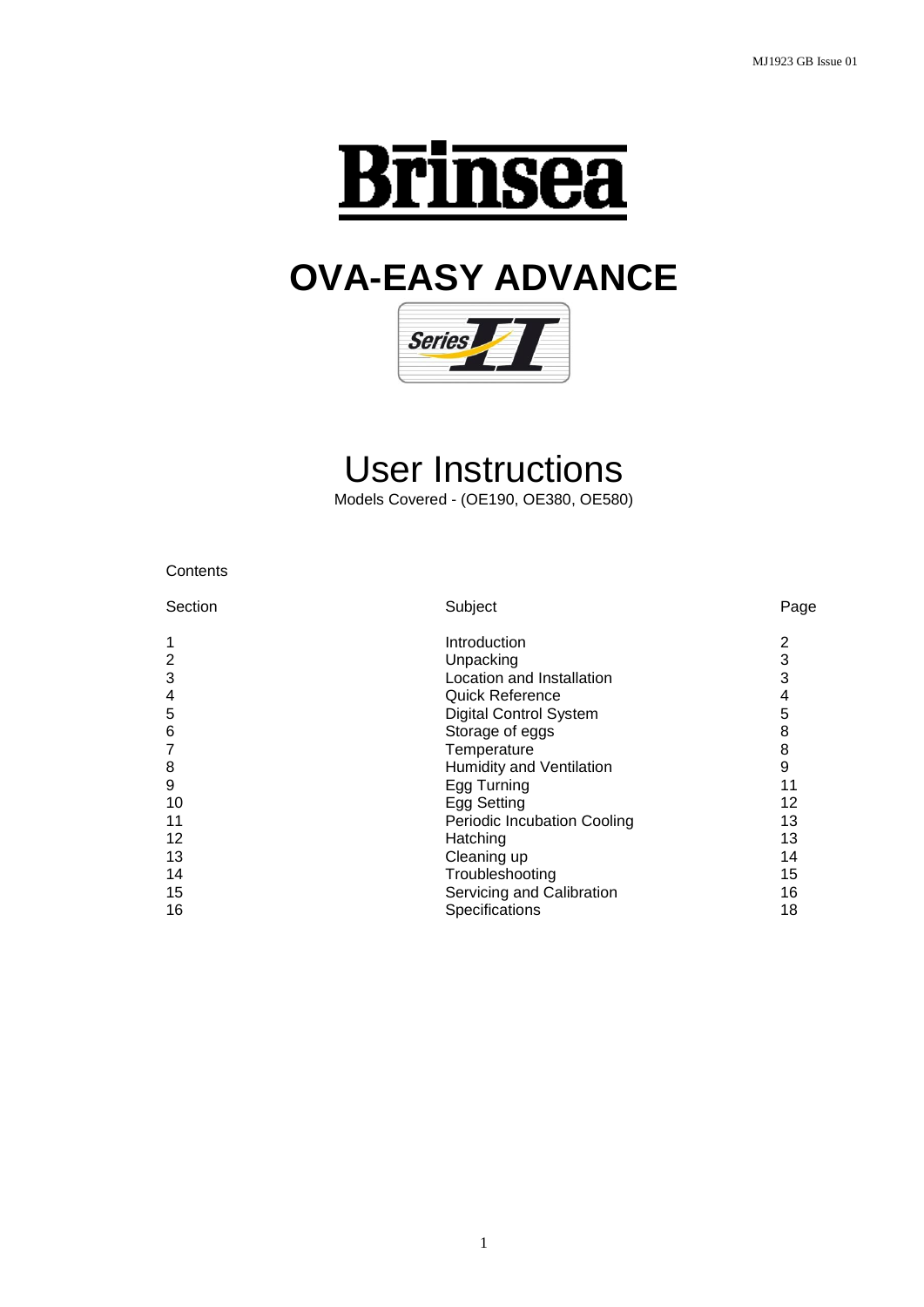### **1 Introduction**



#### **Read the instructions before use.**

These instructions detail the operation of your new Ova Easy Advance Series II Digital Cabinet Egg Incubator with programmable automatic egg turning system. Please read these instructions carefully before setting up your machine to achieve best results and keep these instructions safe for future reference. This document includes recommended procedures for successful hatching but incubation involves the control and manipulation of a large number of factors and in certain circumstances different procedures may be necessary. Your incubator is designed to allow the user to vary the incubation conditions to suit a wide range of species in different ambient conditions and the specific set-up for every situation is beyond the scope of these instructions.

There is a range of books available covering incubation techniques, for more information or to request a book list please don't hesitate to contact us.

The Ova-Easy Advance incubators are available with the option of the Advance Humidity Pump for automatic humidity control. Operating instructions for this module are supplied separately.

### **Digital Control Display** a **Buttons** a **Output for optional Advance Humidity Ventilation PumpControl Removable Water Evaporation Tray Setting Shelves with Insulated Panels Programmable Automatic Egg Turning Hatching Tray(s) Clear Door with Cover (OE190, OE380 only)**

#### **Fig. 1 Functional Features of the Ova-Easy Series II Advance Cabinet Incubators with Programmable Automatic Turning**.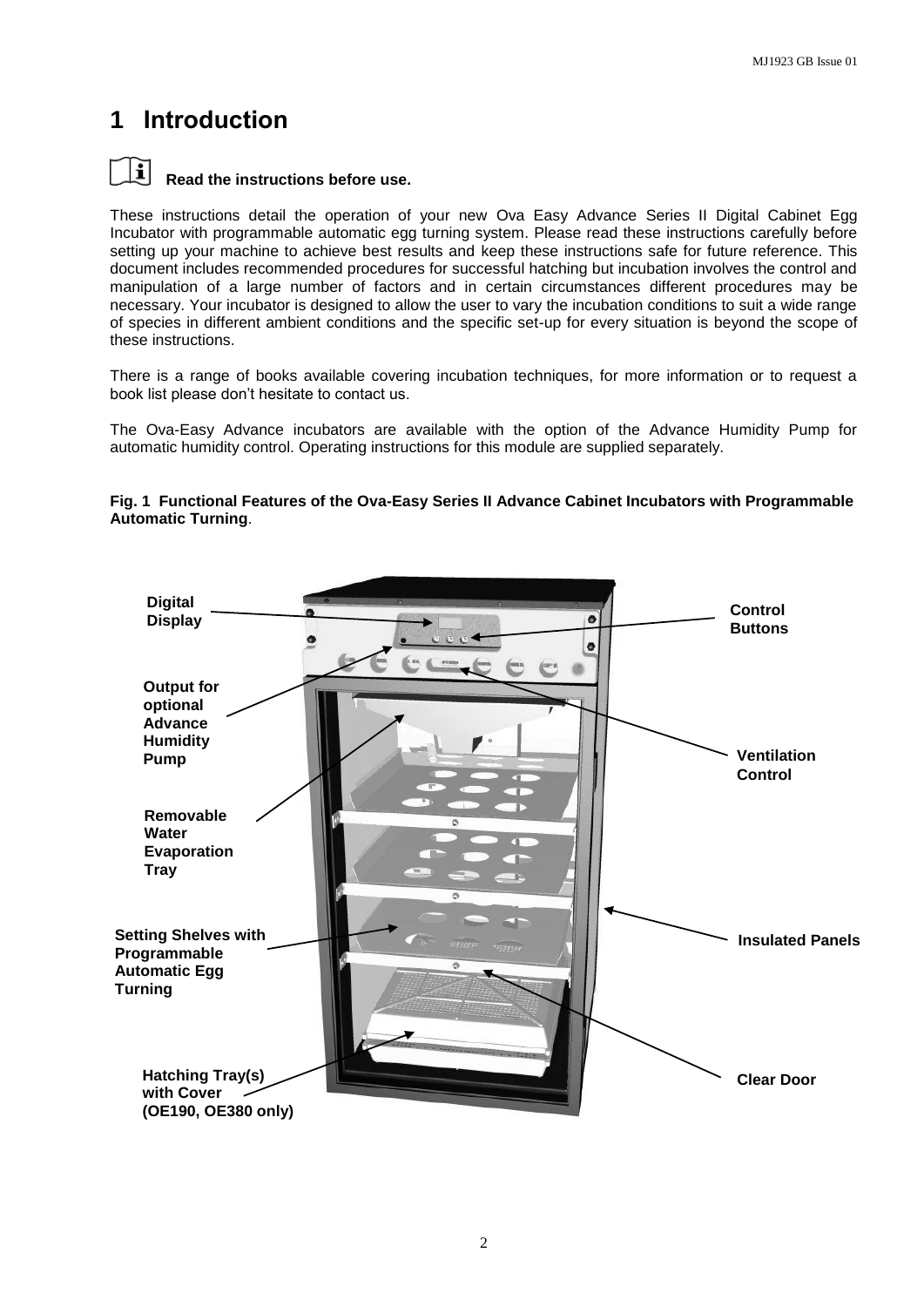### **2 Unpacking & Assembly**

- 2.1 Your incubator has been supplied in protective packaging. Please remove all tape, strapping and packing from the incubator parts. Retain the carton and packing materials to enable the unit to be repacked. Please check that parts are all present and undamaged. **Damaged appliances shall not be used.**
- 2.2 Check that the electrical supply matches the machine's requirements (marked on the technical label on the outside of the box and on the top cover of the Incubator). The power cord set must be an appropriately rated and approved cord-set in accordance with the regulations of the country it is used in.
- 2.3 To register your new Brinsea product please visit [www.brinsea.co.uk](http://www.brinsea.co.uk/) and follow the link on the right hand side of the home page to qualify for your free 2 year guarantee.
- 2.4 Go to www.Brinsea.co.uk and register as a free member of the Brinsea Email Group to receive the latest news and information such as advance notice about new products, special offers, exclusive competitions and much more.

### **3 Location and Installation**

#### **THE INCUBATOR MUST BE PLACED IN AN INDOOR AREA NOT SUBJECT TO SPLASHES OF WATER OR WET CONDITIONS AND OUT OF REACH OF ANIMALS AND CHILDREN.**

- 3.1 Your incubator will give best results in a room free from wide temperature variations and with generous ventilation – particularly if several incubators are running at the same time. Ensure that the room temperature cannot drop on a cold night. Ideally thermostatically control the room at between 20 and 25°C (68 and 77°F). Never allow the room temperature to drop below 15°C (59°F) and ensure that the incubator cannot be exposed to direct sunlight.
- 3.2 Always place the incubator upright on a flat level surface off the floor. Ensure the surface is adequate to support the weight of the machine and contents. See weight specifications at the end of this document.
- 3.3 Open the door, slide out the Evaporation Tray and fill with 1:200 mix of water and Brinsea disinfectant solution. The water level should be no higher than approx. 1" (2.5cm) from the top. The evaporating block is not normally needed unless very high humidity levels (e.g. for hatching) are required or the optional Advance Humidity Pump is being used. Close the door.
- 3.4 Plug the incubator supply cable into a suitable outlet ensuring that the cable is not pulled tight. The incubator fans will start, the buzzer sound and the LCD display will show the air temperature and humidity.

### **4 Quick Reference (please read relevant section for detail)**

This quick reference is intended to allow users to quickly set up the incubator and learn the key features of the control system. Please read the rest of the instructions to obtain a full understanding of each feature.

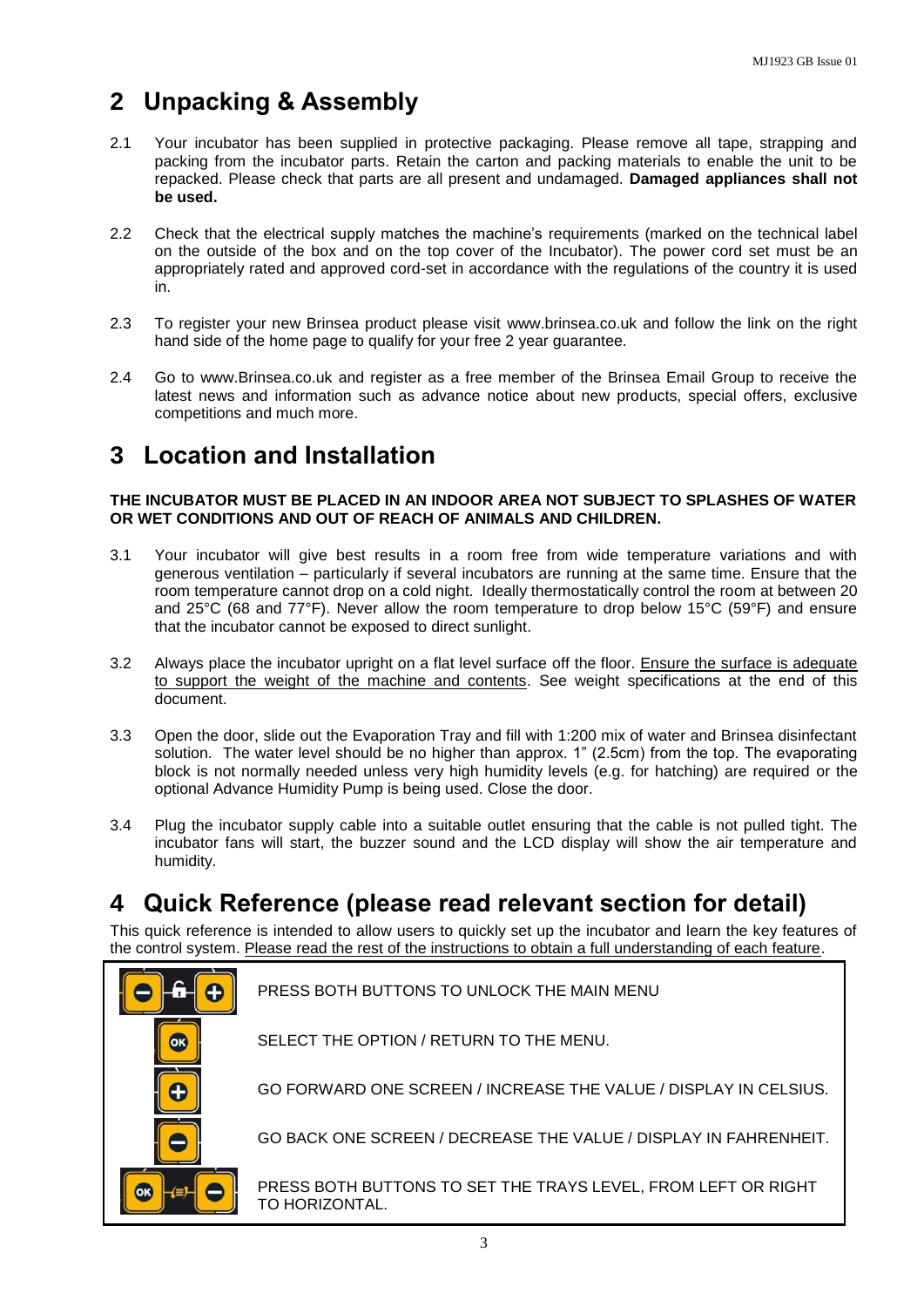### MAIN MENU – QUICK REFERENCE

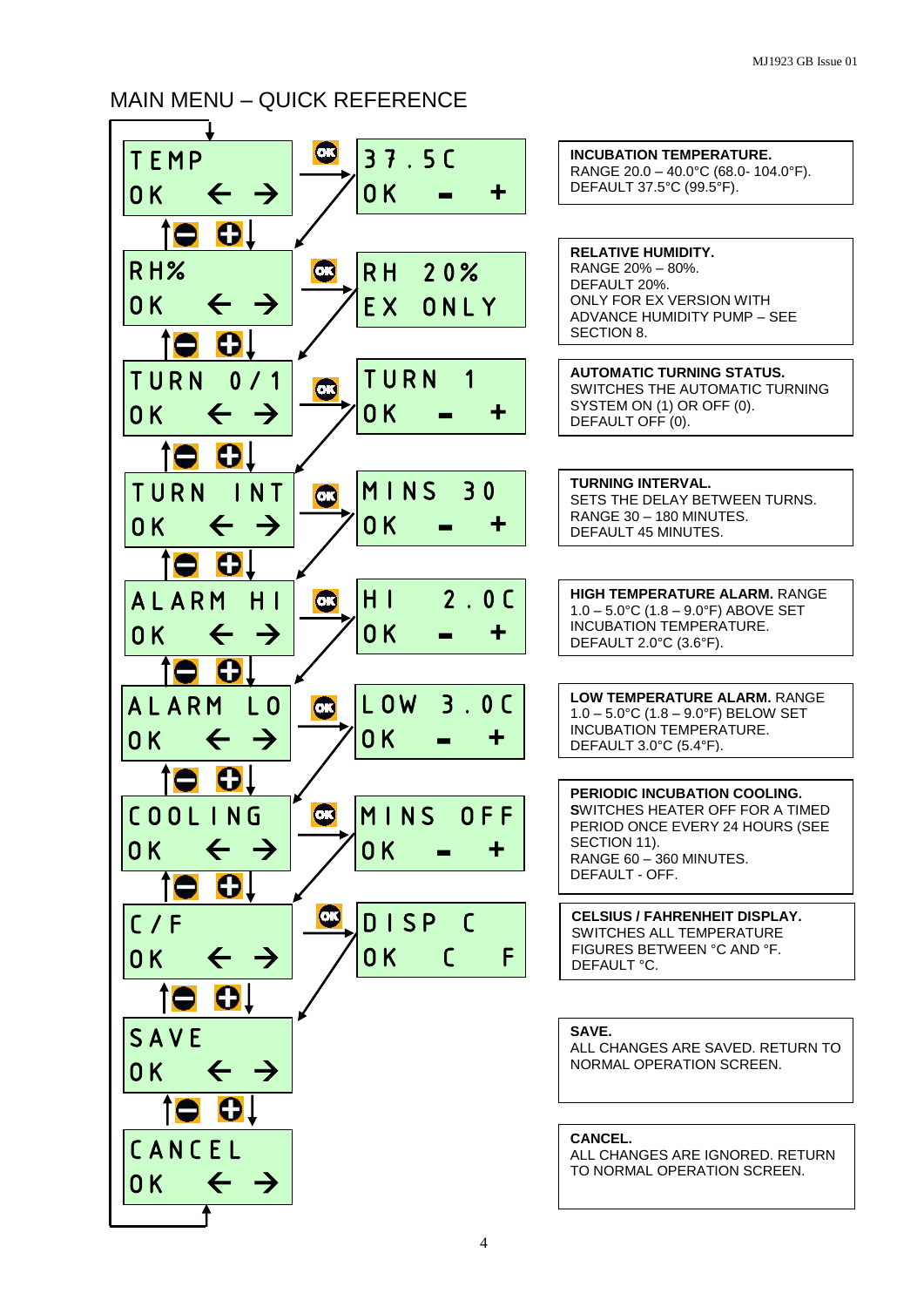## **5 DIGITAL CONTROL SYSTEM**



The Ova-Easy Advance control system utilises highly accurate, individually calibrated sensors for temperature and humidity. Be cautious of low cost analogue or digital thermometers and hygrometers when comparing them with the incubator display readings.

5.1 NORMAL OPERATION – Temperature and relative humidity are continuously displayed. Turning status indicator shows if automatic turning is switched on or off.

The asterisk "\*" adjacent to the temperature reading shows when the heater power is on. When warming the asterisk will be continuously on, once warmed up the asterisk will slowly flash as the heater is pulsed to maintain the correct temperature.

When reducing the temperature setting the asterisk may go off, this is normal. During periodic incubation cooling (see section 11) the asterisk will be replaced by an arrow: "↓".

The asterisk "\*" adjacent to the relative humidity display is only on when the pump control output is on (see section 8) and is only applicable when using the optional Brinsea Advance Humidity Management Module.

If automatic turning is switched off "=" is shown in the corner of the display.

If automatic turning is switched on a line "/" symbol is shown revolving in the corner of the display.

5.2 POWER LOSS DISPLAY – If power has been interrupted due to a power cut (or when first switching on) a "P" is shown flashing on the bottom line of the display. Press OK for 2 or more seconds to clear the indicator. If the reason for the power loss is not known check the power cable connections are secure.

Once the "P" indicator has been cleared, it is advisable to candle eggs a number of times to check for losses.

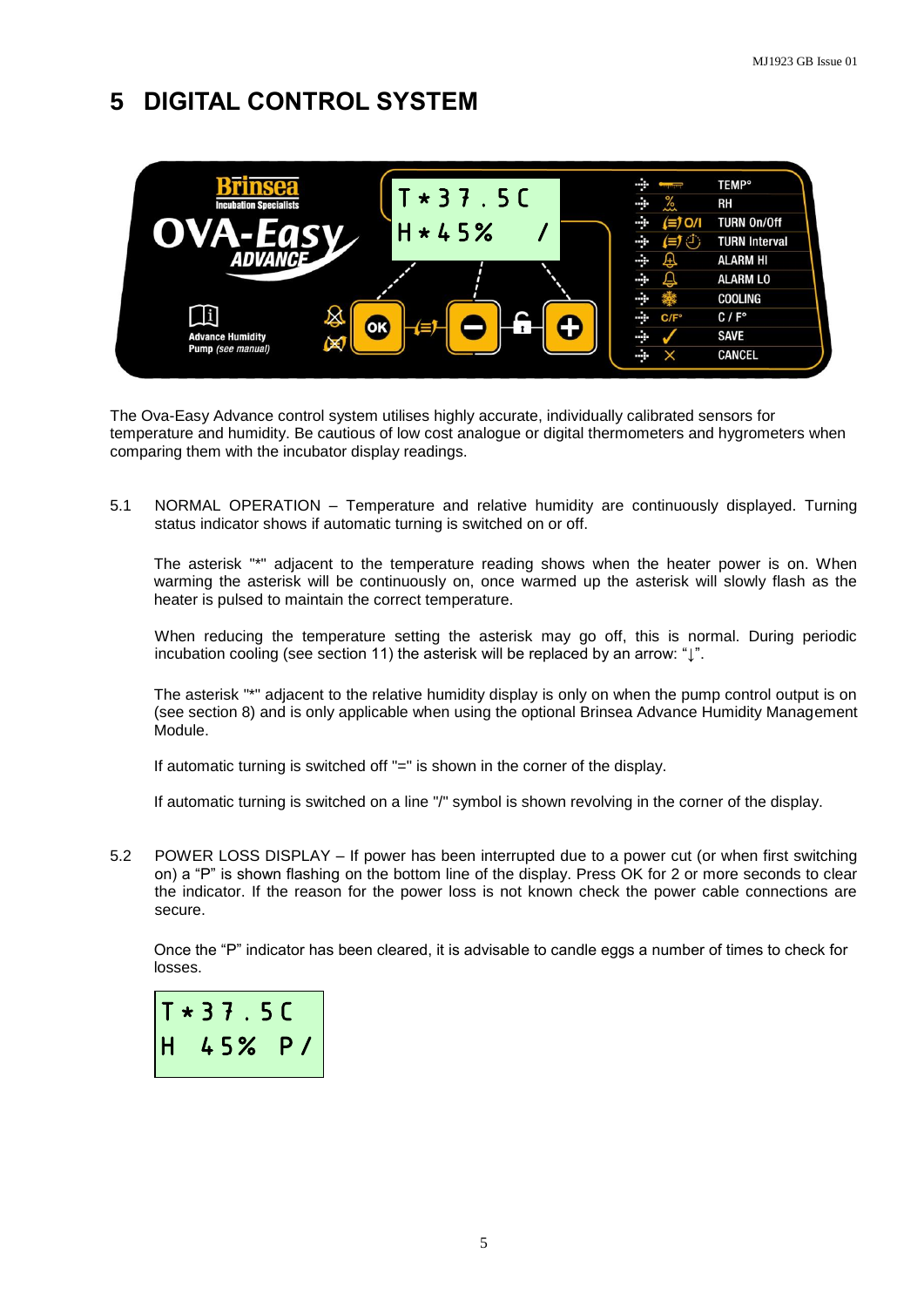5.3 HIGH TEMPERATURE ALARM DISPLAY – If the measured temperature goes up by more than the figure in the ALARM HI screen, the alarm will sound immediately and "+T" will be displayed. Press OK to silence the alarm for 30 minutes.

If the high temperature problem rectifies itself the "+T" remains on the display to show this has happened. Press OK to clear the indicator. Check the incubator is not (and has not been) in direct sunlight or too near a heat source such as a room heater. It is advisable to candle eggs a number of times after this event to check for losses.



5.4 LOW TEMPERATURE ALARM DISPLAY – If the measured temperature goes down by more than the figure in the ALARM LO screen, after 60 minutes "-T" will be displayed and the alarm will sound. Press OK to silence the alarm for 30 minutes.

If the low temperature problem rectifies itself the "-T" remains on the display to show this has happened. Press OK to clear the indicator. Check the incubator is not (and has not been) in a cold draught or that the room temperature has dropped significantly. It is advisable to candle eggs a number of times after this event to check for losses.



5.5 LOW ROOM TEMPERATURE ALARM – If the calculated room temperature remains too low for optimum results for more than 1 hour a warning is displayed "-RM" and an alarm will sound. Press OK to silence the alarm for 30 minutes.

If the low temperature problem rectifies itself the "-RM" remains on the display to show this has happened. Press OK to clear the indicator. Check the incubator is not (and has not been) in a cold draught or that the room temperature has dropped significantly. It is advisable to candle eggs a number of times after this event to check for losses.



5.6HIGH ROOM TEMPERATURE ALARM – If the calculated room temperature remains too high for optimum results for more than 1 hour a warning is displayed "+RM" and an alarm will sound. Press OK to silence the alarm for 30 minutes.

If the high temperature problem rectifies itself the "+RM" remains on the display to show this has happened. Press OK to clear the indicator. Check the incubator is not (and has not been) in direct sunlight or too near a heat source such as a room heater. The eggs themselves create significant metabolic heating at later stages of incubation and may contribute to this if room temperature is high it is advisable to candle eggs a number of times after this event to check for losses.

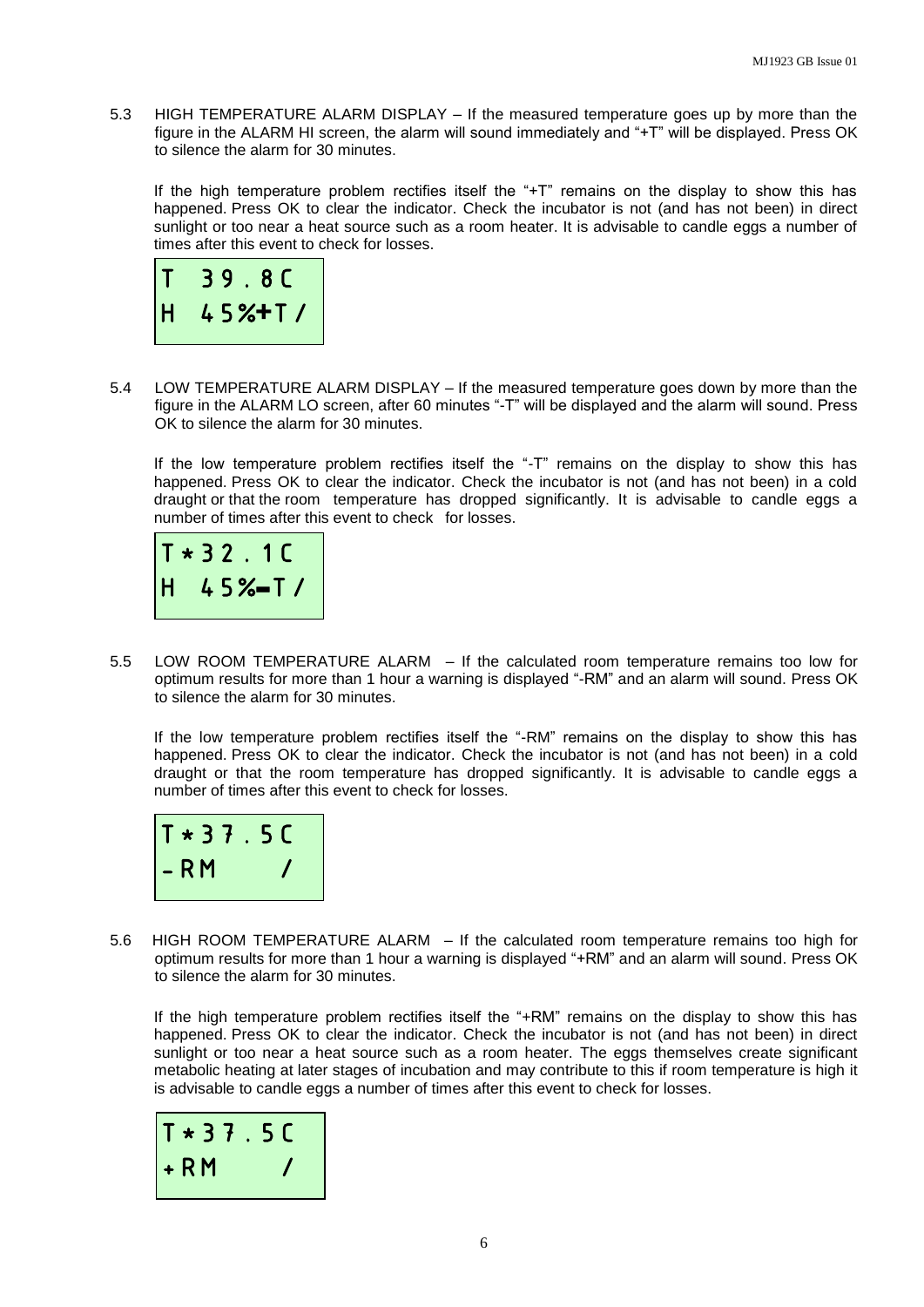#### 5.7 AUTOMATIC SHELF LEVELING

**TO PREVENT THE RISK OF POSSIBLE INJURY OR DAMAGE TO THE MECHANISM NEVER INITIATE A TURN WITH THE DOOR OPEN. DO NOT OPEN THE DOOR WHILE THE SHELVES ARE MOVING.**

**AN ALARM SOUNDS AT THE START OF EACH TURN TO WARN THE OPERATOR. THE SHELVES MAY BE STOPPED BY PRESSING ANY BUTTON ONCE.**

**To make the shelves level for a short time when loading or inspecting eggs:**

Automatic turning must be set to **on** (I) in the Main Menu.

Press the OK and – buttons at the same time. The control system starts the shelves turning and stops them when they are level. The automatic turning system will be left in "pause" mode.

A button must be pressed to resume automatic turning again. The shelves will move to the side position and normal automatic turning will be restarted. If it is not restarted within 30 minutes an alarm sounds to remind the operator.

If a button is pressed at any time while the shelves are turning the motor is stopped and the system will be left in "pause" mode. A button must be pressed to resume automatic turning again. If it is not restarted within 30 minutes an alarm sounds to remind the operator.



#### **To make the shelves level for a long time (e.g. when using the whole incubator as a hatcher):**

Automatic turning must be is set to **off** (0) in the Main Menu.

Press the OK and – buttons at the same time. The control system starts the shelves turning and stops them when they are level. No further action is taken until automatic turning is switched back on in the main menu.

If a button is pressed at any time while the shelves are turning the motor is stopped and the system will be left in "pause" mode. A button must be pressed to resume turning again. If it is not restarted within 30 minutes an alarm sounds to remind the operator.

5.8 TURN SYSTEM FAULT ALARM - If the shelves become jammed by debris or incorrectly loaded trays the motor is switched off and an alarm sounds. The display shows "FAULT". Automatic turning is also temporarily set to off (0) in the Main Menu to prevent the turn restarting. Always check trays are loaded to the back of each shelf as damage may occur if the shelves are jammed by trays placed too far forward.



5.9 CHANGING SETTINGS – The Main Menu allows the various settings to be modified and saved. All changes are retained in the event of a power cut.

To access the Main Menu press the + and – buttons simultaneously to unlock the display. For full details of menu settings please refer to the guide on page 4.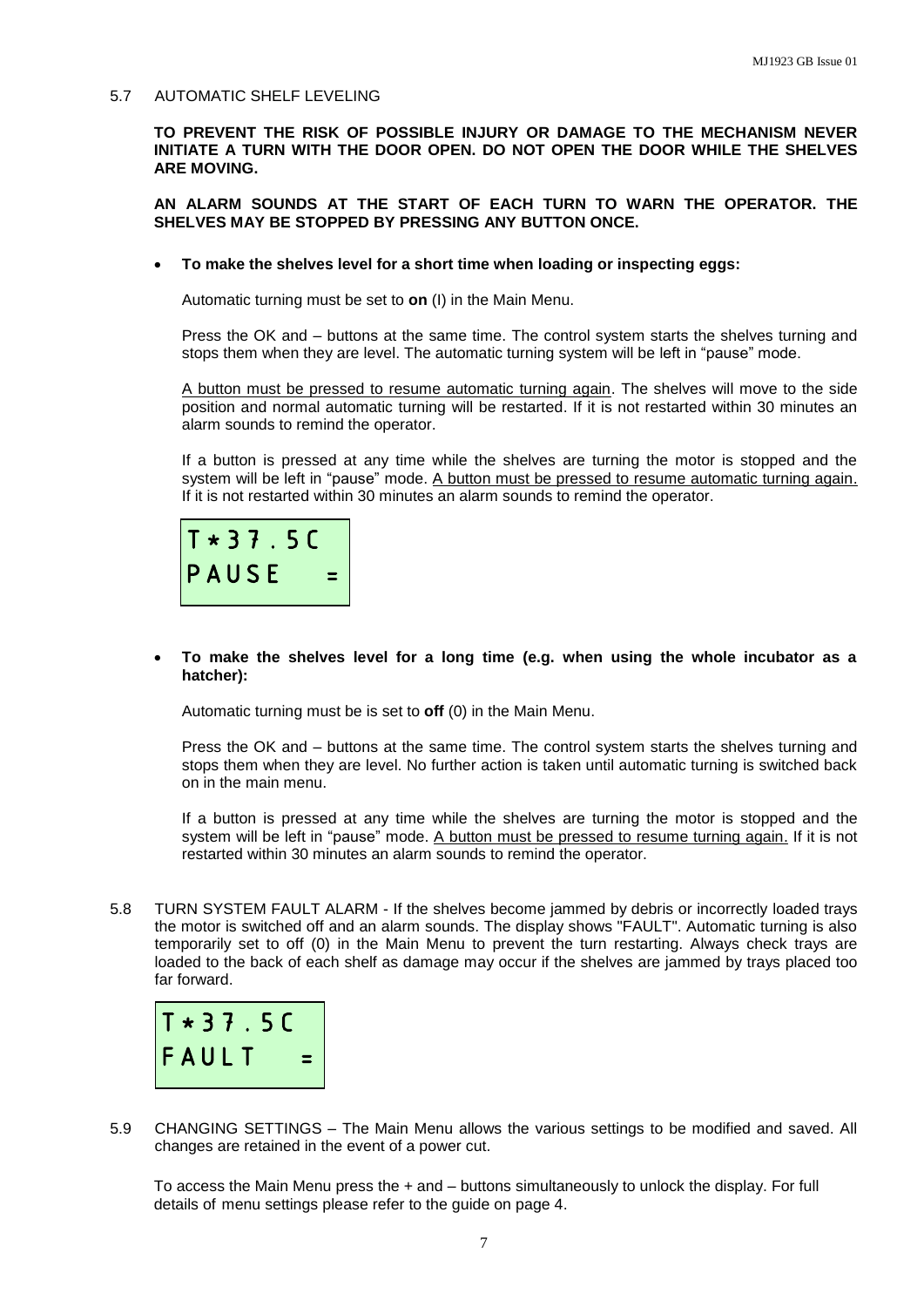### **6 Storage of eggs**

- 6.1 Store eggs in cool, damp conditions. Most species may be safely stored for up to 14 days before serious reductions in hatch rates are likely. Daily turning of stored eggs also helps maintain hatchability.
- 6.2 Discard cracked, mis-shaped and heavily soiled eggs (if possible). Only wash soiled eggs using a brand egg wash solution following the manufacturer's instructions. It is essential to wash eggs in solution which is significantly warmer than the egg. Bear in mind that all solutions will remove the outer cuticle from the egg as well as the dirt and may leave the egg at greater risk from bacterial contamination in the future.

### **7 Temperature**

**Stable and correct temperature is essential for good results. Adjust with care.**

- 7.1 Note: your incubator may not be set to the correct temperature from the factory and the following procedure must be followed before setting eggs.
- 7.2 As the incubator warms up and approaches its control setting the heater on asterisk "\*" will change from continuously on to flashing. Allow the incubator to stabilise for at least an hour before adjusting the temperature.
- 7.3 SETTING THE TEMPERATURE

Press the - and + buttons simultaneously to unlock the Main Menu.

Press OK to select the temperature screen and adjust as necessary using the + and – buttons.

Press OK to return to the Main Menu and then scroll down to SAVE. Press OK to save the changes.

When reducing temperature the asterisk may go out while the incubator cools – this is normal.

- 7.4 Refer to the digital temperature display to check temperature. The display shows the air temperature in increments of 0.1°. Adjust temperature with care – small differences have large effects on hatching performance.
- 7.5 The Display can be switched to show all temperature settings in degrees Fahrenheit. Press the and + buttons simultaneously to unlock the Main Menu. Scroll to the C/F option and press OK to select the C/F display screen. Press the + button to select °F or the – button to select °C. Press OK to return to the Main Menu and then scroll down to Save. Press OK to save the changes.

|                                                               | Typical incubation period: |
|---------------------------------------------------------------|----------------------------|
| $99.3 - 99.6$ °F<br>$37.4 - 37.6^{\circ}$ C<br><b>Hens</b>    | 21 days                    |
| $37.6 - 37.8^{\circ}$ C<br>$99.6 - 100^{\circ}$ F<br>Pheasant | 23-27 days                 |
| $99.6 - 100^{\circ}F$<br>$37.6 - 37.8^{\circ}$ C<br>Quail     | $16-23$ days               |
| $37.4 - 37.6^{\circ}$ C<br><b>Ducks</b><br>$99.3 - 99.6$ °F   | 28 days                    |
| $37.4 - 37.6^{\circ}$ C<br>$99.3 - 99.6$ °F<br>Geese          | 28-32 days                 |

- 7.7 Developing embryos are fairly tolerant of short term temperature drops and the user need not be concerned about cooling that occurs when inspecting eggs. Temperatures above ideal can quickly have a serious detrimental effect on hatch rates and must be avoided.
- 7.8 Ova-Easy Advance incubators have a built-in temperature alarm which warns of high or low incubation temperature and room temperature. See section 5 for details.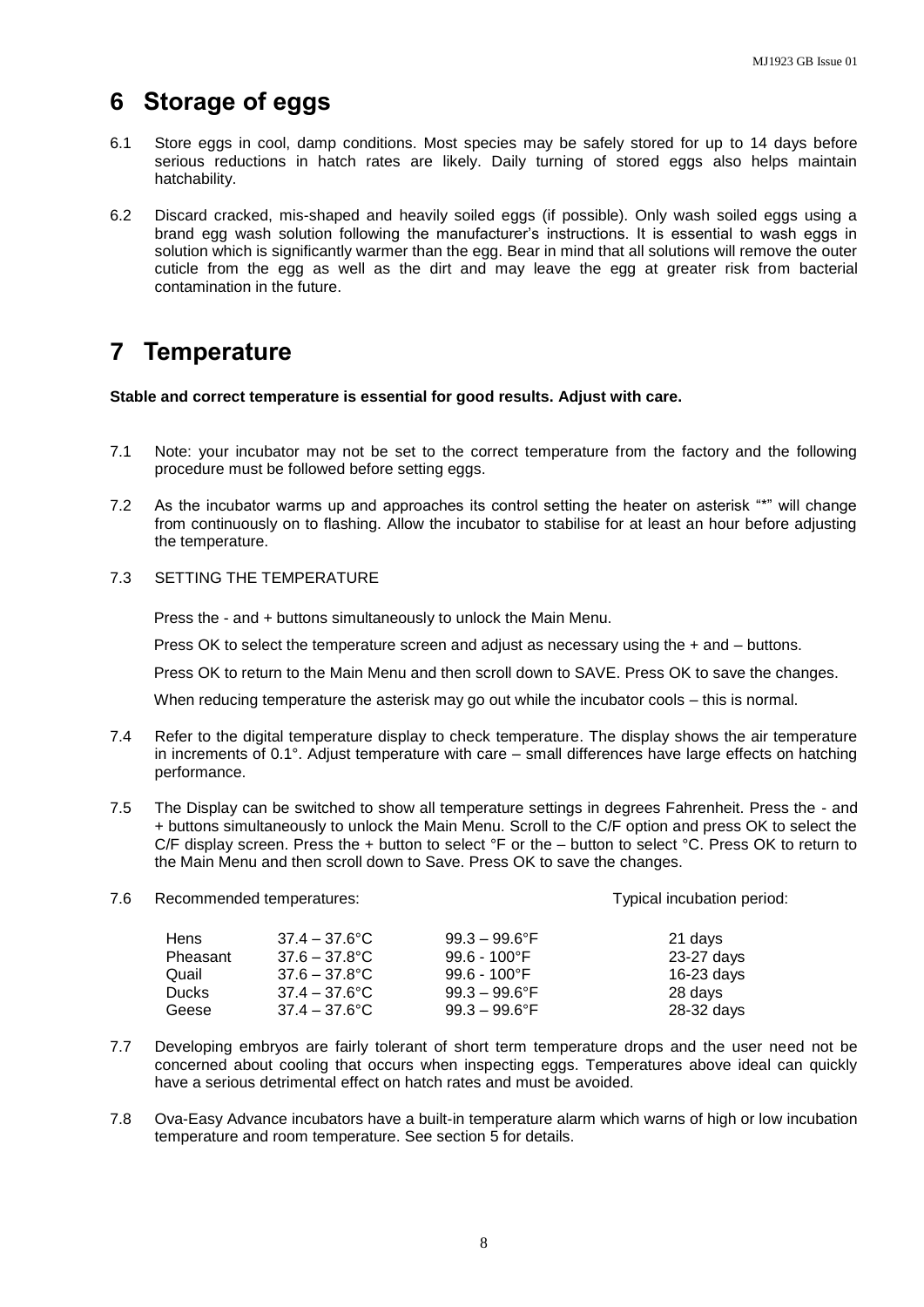### **8 Humidity and Ventilation**

Short term variations in humidity are not important. The average humidity over the incubation period needs to be near optimum to achieve the ideal weight loss. High humidity for the day or two of hatching is also important. Beware chronic, excessive humidity.

Two main factors affect incubation humidity: water evaporation within the cabinet (from eggs as well as from additional water) and levels of ventilation. The water content of the air being drawn through the incubator will also have an effect.

There are two methods available to bird breeders to achieve correct humidity levels in the Ova-Easy Advance:

8.1 Monitor humidity levels and adjust to match published guidelines for different species. Generally accepted incubation RH levels for species groups:

| During incubation | Poultry<br>Waterfowl | 40-50% RH<br>45-55% RH |
|-------------------|----------------------|------------------------|
| Hatching          | All species          | 60% RH or more         |

For more specific information on particular species' requirements check the relevant literature.

8.2 Monitor egg weight loss which varies as a direct result of humidity and correct against published weight loss figures for the species.

Eggs lose moisture through their shells and the rate of evaporation depends on the humidity levels around the eggs and the shell porosity. During incubation eggs need to lose a fixed amount of water which corresponds to a loss in weight of around 13-16% depending on species. By weighing eggs periodically during incubation it is possible to monitor and, if necessary, correct humidity levels to achieve the correct weight loss.

Weigh the eggs on the day they are set in the incubator, take the average weight and plot this on a graph (see example below). The ideal weight loss line can be plotted by joining the point representing initial average weight with the ideal hatch weight (13-16% less depending on species) with the x-axis representing the incubation period (in days).

By measuring actual average weights every few days the actual weight loss can be plotted and compared to the ideal weight loss line and corrections can be made. For example if the actual weight loss was greater than ideal (see graph over page) then the air has been too dry and humidity levels need to be increased to compensate.

Typical ideal weight losses for species groups:

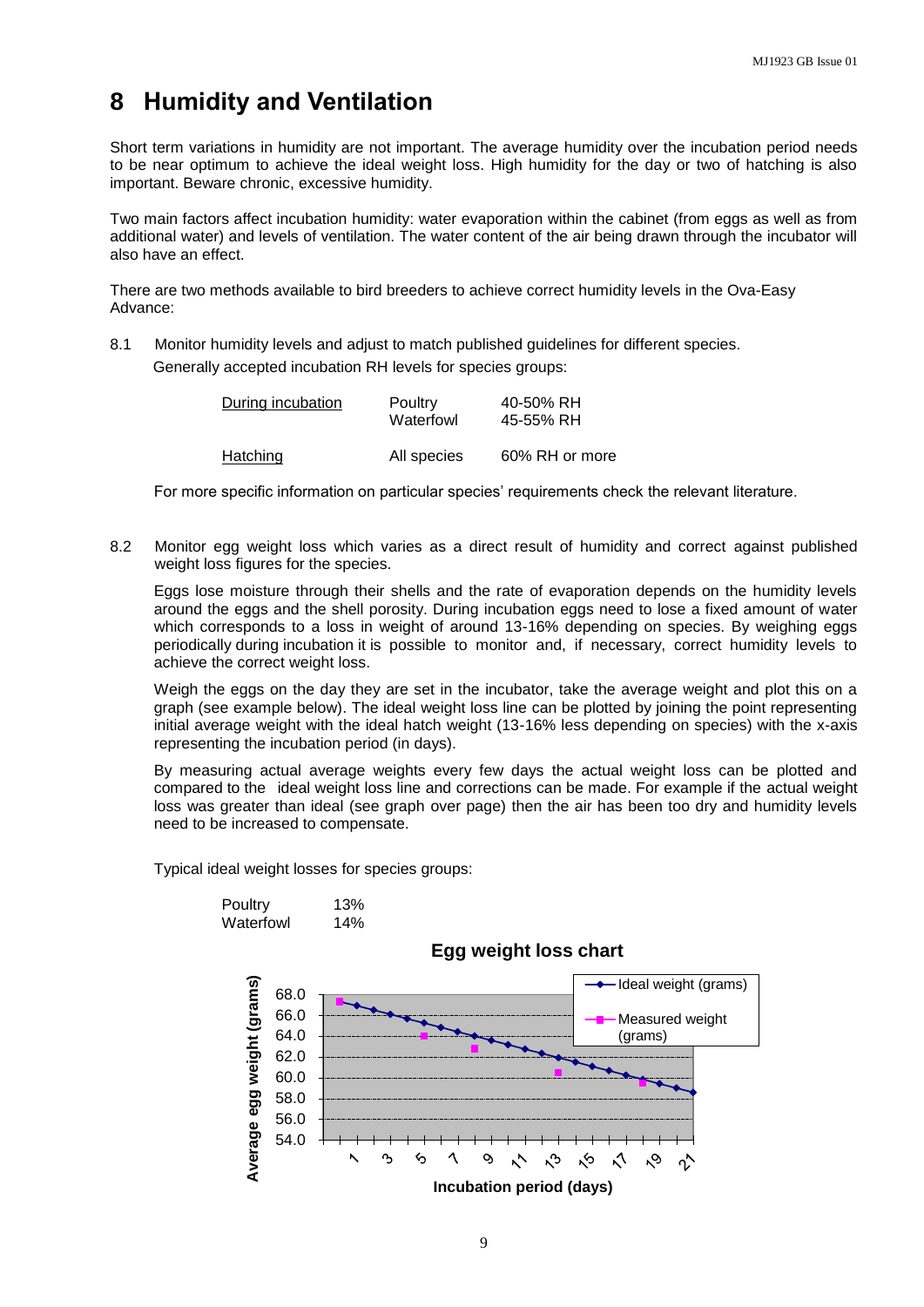Of the two methods given above the most reliable is egg weight method and is recommended – particularly where poor hatch rates are experienced or if eggs of high value are being incubated.

Alter the setting of the ventilation control (reduce ventilation to increase humidity) and add water to the evaporation tray to change the humidity level. Humidity levels may be further increased by fitting the evaporation block as shown.



- 8.3 In all cases the humidity for hatching needs to be high. Because of the short duration involved water/weight loss will not be significantly affected. High humidity is necessary to prevent membranes drying and hardening before the hatch fully emerges. Humidity will naturally increase as the first eggs begin to hatch and internal membranes begin to dry. This effect is in addition to the increased area of water evaporation from the evaporation block.
- 8.4 During hatching the high humidity levels will fall dramatically when the door is opened and will take some time to build up. Resist the temptation to open the door frequently – leave for at least 6 hours between inspections.
- 8.5 The Brinsea Advance Humidity Pump is available as an option on the Ova-Easy Advance incubators. The incubator digital control system not only reads the humidity in the incubator but it provides a control signal to operate the water pump and accurately maintain the humidity level at the desired level. Visit www.brinsea.com for more information.

Advance Humidity Pump.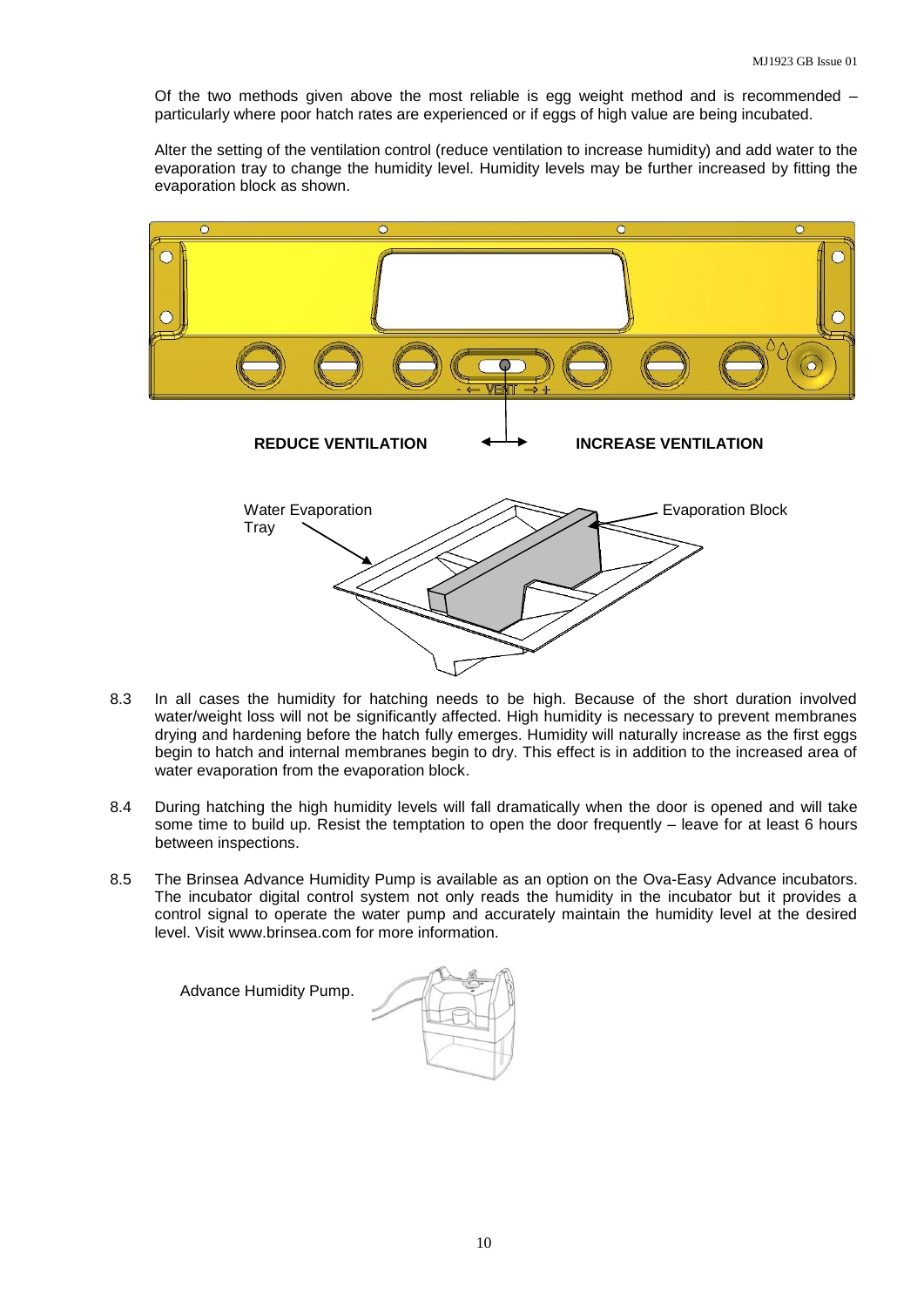## **9 Egg Turning**

The turning system has two modes of operation:

- Automatic turning switched **ON** for Setting eggs (all machines) or for "Multi-stage Incubation" in the Ova-Easy 190 and Ova-Easy 380. (Multi-stage incubation is where the shelves are used in sequence for incubating eggs and the hatching tray is used for hatching the eggs).
- Automatic turning switched **OFF** for using the whole incubator to hatch eggs.
- 9.1 SWITCHING AUTOMATIC TURNING ON AND OFF

Press the - and + buttons simultaneously to unlock the Main Menu.

Scroll to the TURN 0 / 1 option and press OK to select the Turn on/off screen.

Press the + button to switch turning on (1) or the – button to switch turning off (0).

Press OK to return to the Main Menu and then scroll down to SAVE. Press OK to save the changes.



Automatic turning is ON Automatic turning is OFF



#### 9.2 SETTING THE TURN DELAY INTERVAL

Press the - and + buttons simultaneously to unlock the Main Menu.

Scroll to the TURN INT option and press OK to select the Turn interval screen.

Press the + button to increase and the - button to decrease the turn delay interval between 30 and 180 minutes in increments of 15 minutes.

Press OK to return to the Main Menu and then scroll down to SAVE. Press OK to save the changes.

9.3 LEVELLING THE SHELVES FOR LOADING (OR TO USE ALL SHELVES FOR HATCHING)

**TO PREVENT THE RISK OF POSSIBLE INJURY OR DAMAGE TO THE MECHANISM NEVER INITIATE A TURN WITH THE DOOR OPEN. DO NOT OPEN THE DOOR WHILE THE SHELVES ARE MOVING. AN ALARM SOUNDS AT THE START OF EACH TURN TO WARN THE OPERATOR. THE SHELVES MAY BE STOPPED BY PRESSING ANY BUTTON ONCE.**

#### **To make the shelves level for a short time when loading or inspecting eggs:**

Automatic turning must be set to **on** (I) in the Main Menu.

Press the OK and – buttons at the same time. The control system starts the shelves turning and stops them when they are level. The automatic turning system will be left in "pause" mode.

A button must be pressed to resume automatic turning again. The shelves will move to the side position and normal automatic turning will be restarted. If it is not restarted within 30 minutes an alarm sounds to remind the operator.

If a button is pressed at any time while the shelves are turning the motor is stopped and the system will be left in "pause" mode. A button must be pressed to resume automatic turning again. If it is not restarted within 30 minutes an alarm sounds to remind the operator.

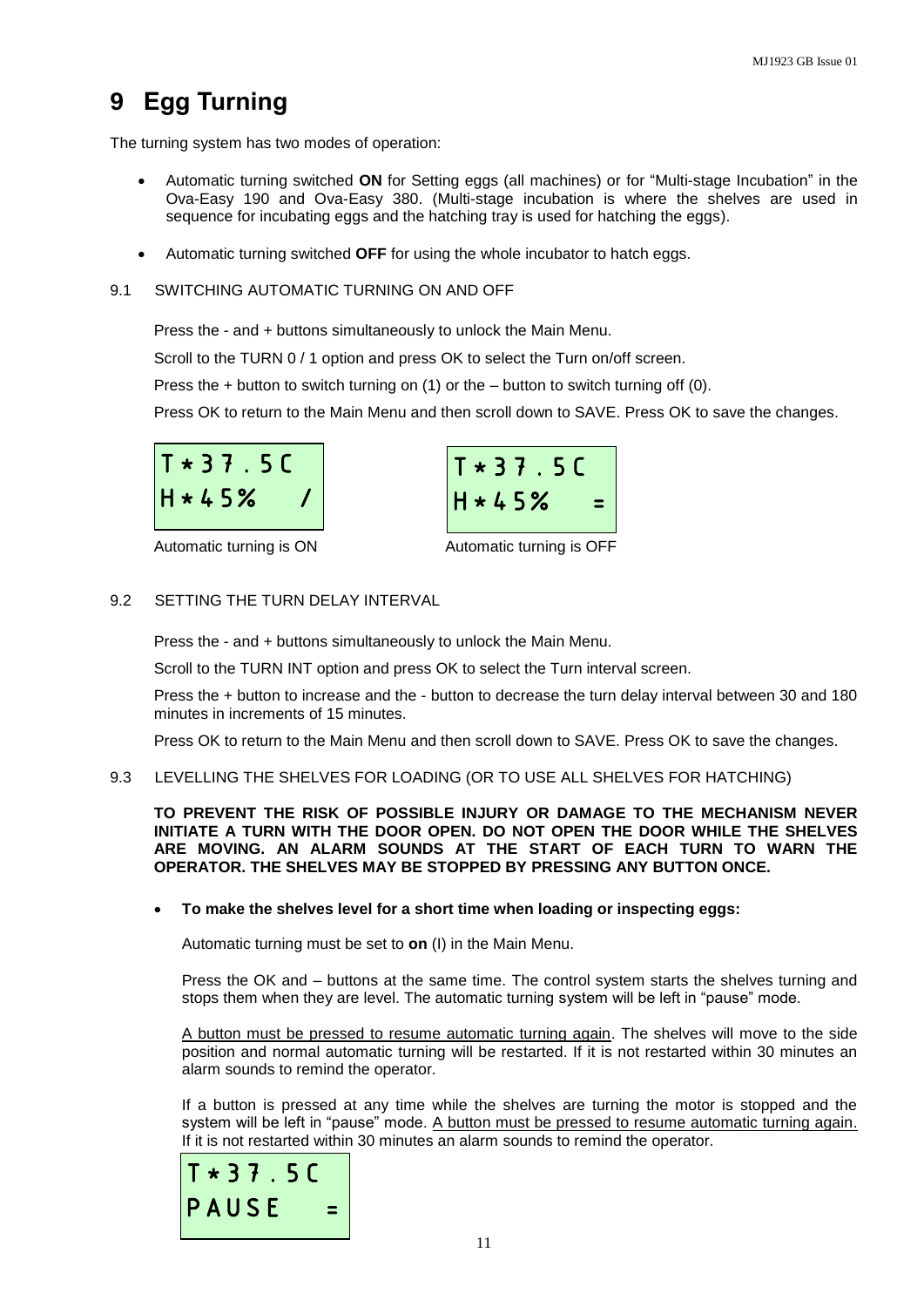**To make the shelves level for a long time (e.g. when using the whole incubator as a hatcher):**

Automatic turning must be is set to **off** (0) in the Main Menu.

Press the OK and – buttons at the same time. The control system starts the shelves turning and stops them when they are level. No further action is taken until automatic turning is switched back on in the main menu.

If a button is pressed at any time while the shelves are turning the motor is stopped and the system will be left in "pause" mode. A button must be pressed to resume turning again. If it is not restarted within 30 minutes an alarm sounds to remind the operator.

### **10 Egg Setting**

- 10.1 Before setting eggs ensure that the incubator has been run for several hours and has stabilised at the correct temperature.
- 10.2 Use the standard egg "flats" or Universal Egg Trays as purchased with the incubator to set the eggs on the setting shelves. Load the shelves evenly to avoid overloading the turning system. Eggs should be evenly distributed over each flat or tray to ensure the shelves are balanced. **Note that some egg trays are narrower than others and may slide from side to side on the shelves. This is not something to be concerned about.**
- 10.3 Eggs may be set on end (or at an angle) provided the large end of the egg is upwards. Eggs rolling through a few degrees as the incubator turns are not in danger.

**Ensure that nothing can restrict the movement of the trays or setting shelves. This may damage the turning mechanism and invalidate the guarantee. Load the setting shelves evenly to help prevent imbalanced operation. ENSURE TRAYS ARE PUSHED TO THE BACK OF EACH SHELF.**

- 10.4 Once the egg trays have been placed on the shelves close the door.
- 10.5 Re-start the turning (see section 9 for details).
- 10.6 Once the eggs have been set the temperature must not be adjusted for 24 hours to allow the eggs to warm. Check the water level every 3 days or so and temperature daily. Candle the eggs after 1/3rd of the incubation period has elapsed to reject clear, infertile eggs (see section 13).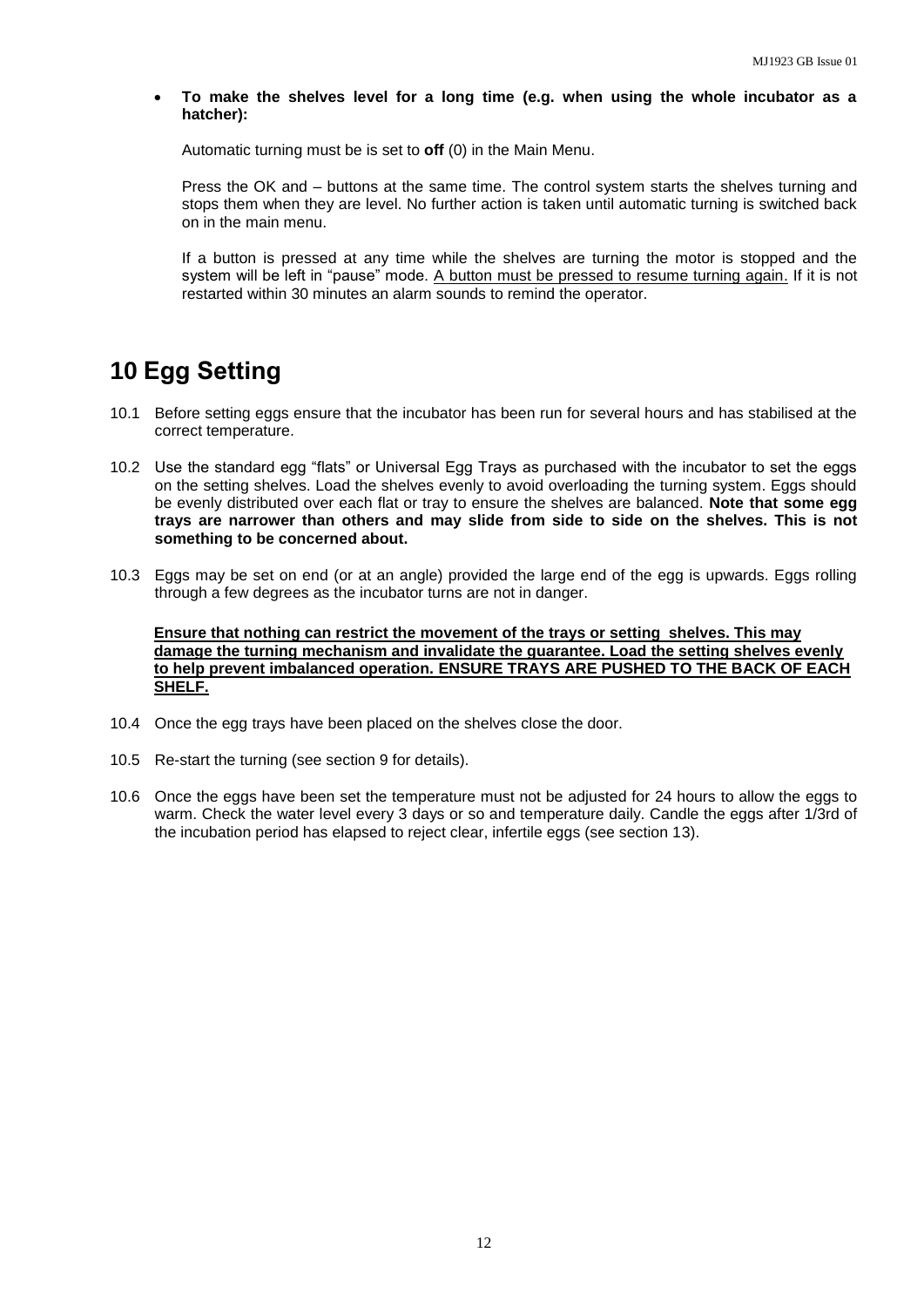### **11 Periodic Incubation Cooling**

Bird breeders have known for many decades that eggs can be cooled for limited periods of time during incubation without causing problems but recent research has shown that hatch rates can increase significantly as a result of cooling. This research was carried out with poultry but it is generally accepted that the benefits can apply to waterfowl too. Cooling is an entirely natural process as most birds will get off the nest at least once a day and leave the eggs unheated for a significant time. From Brinsea's 35 year experience, the best hatch rates are always achieved when the incubator can best mimic the natural nest conditions.

The precise details of which days and what cooling period each day should be used for best effect are not known but Brinsea have assessed the available research and recommend the following daily cooling periods from day 7 through to 2 days before they are due to hatch (the same point that automatic turning would normally be stopped).

- Smaller poultry, waterfowl and game bird eggs: 2 hours each day
	- Larger species eggs (e.g. duck and goose): 3 hours each day

Cooling is not recommended for parrots and birds of prey because the results of cooling haven't yet been established. For further details please visit the Brinsea website at [www.Brinsea.co.uk/cooling](http://www.brinsea.co.uk/cooling)

The periodic cooling feature turns the incubator's heater and low temperature alarm off for a selectable period but keeps the fans running. After the cooling period is complete the incubator reverts to normal temperature and the alarm is automatically reset.

11.1 SETTING THE COOLING PERIOD. The cooling function is optional and may be adjusted.

Press the - and + buttons simultaneously to unlock the Main Menu.

Press + to scroll to the cooling option.

Press OK to select the cooling screen.

Use the + and – buttons to select OFF, 60, 120, 180, 240, 300 or 360 minutes cooling.

Press OK to accept the figure and then scroll to SAVE and press OK to save the changes.

- 11.2 Each cooling period starts at the same time each day (24 hours between start times). The first cooling period will start after the incubator has been switched on for 24 hours. If there is a power interruption the 24 hour delay starts again.
- 11.3 During the cooling period the heater asterisk goes off and an arrow "↓" is displayed. When the cooling period ends the asterisk is shown and the incubator warms to incubation temperature. The time taken to return to incubation temperature depends on the room temperature and may take 30 or more minutes.

### **12 Hatching**

- 12.1 For maximum setting capacity, cleanliness, flexibility and performance use the hatching tray situated in the base of the incubator. (Note that the OE580 does not include this hatching area, a separate hatcher is recommended).
- 12.2 Eggs nearing hatch benefit from a slightly lower temperature. The hatching tray temperature in the OE190 and OE380 is approximately 1°C (2°F) lower than the setting shelves.
- 12.3 Hatching humidity levels need to be high (see section 8.0 above) but note that the ventilation control must be at least 1/3rd open during hatching if the incubator is fully loaded with eggs.
- 12.4 When most eggs have hatched (12 to 48 hours) it may be recommended to remove the hatchlings to a brooder.
- 12.5 During hatching the high humidity levels will fall dramatically when the door is opened and will take some time to build up. Resist the temptation to open the door frequently – leave for at least 6 hours between inspections.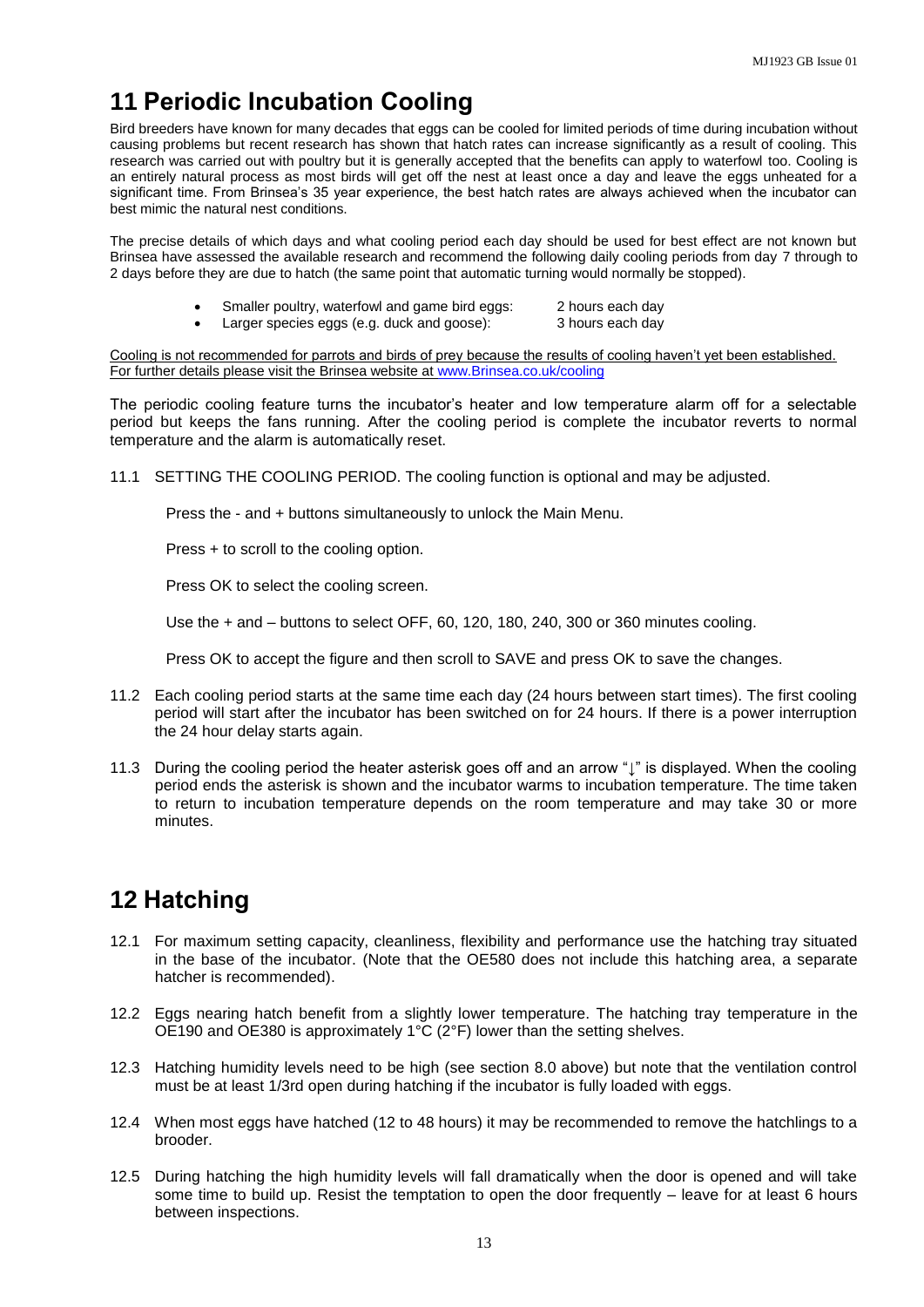12.6 To assemble the hatching tray(s) place a white plastic peg in each of the four corner sockets on an Ova-Easy universal tray as shown below. The wide end of the peg should make a push fit into the socket. Another universal tray may then be placed upside-down over the narrow end of the pegs to form a secure lid over the hatching eggs. When the lid is removed the pegs will stay fixed in the bottom tray.



### **13 Cleaning Up**

IMPORTANT:

DISCONNECT THE INCUBATOR FROM THE MAINS POWER SUPPLY DURING CLEANING.

ENSURE THAT ALL ELECTRICAL PARTS ARE KEPT DRY.

NEVER WASH THE TRAYS, INSULATED PANELS, FASCIA OR EVAPORATION TRAY PARTS WITH LIQUIDS OVER 50°C (120°F). DO NOT USE A DISHWASHER TO CLEAN THESE PARTS.

NEVER ALLOW CLEANING WATER TO COME INTO CONTACT WITH THE TEMPERATURE AND HUMIDITY SENSOR. THIS IS SUSPENDED ON A CABLE BY THE SIDE OF THE WATER EVAPORATION TRAY. CONTAMINATION MAY DAMAGE THE SENSOR.

- 13.1 Following each hatch in the Cabinet Incubator remove and wash the egg tray(s), and most importantly the Hatch Tray in Incubation Disinfectant Solution. Wipe all other internal surfaces with a soft cloth soaked in the solution. Ensure that the instructions supplied with the fluid are followed. Dust and fluff may be removed from the fan guard area with a soft brush.
- 13.2 If a separate hatcher is used the procedure above should still be followed every two months.
- 13.3 The exterior of the incubator may be cleaned with a damp cloth. Avoid allowing any moisture to get inside the top electrical housing or electrical connector at rear.
- 13.4 Always clean the incubator before storage and ensure that the unit is totally dry inside and out.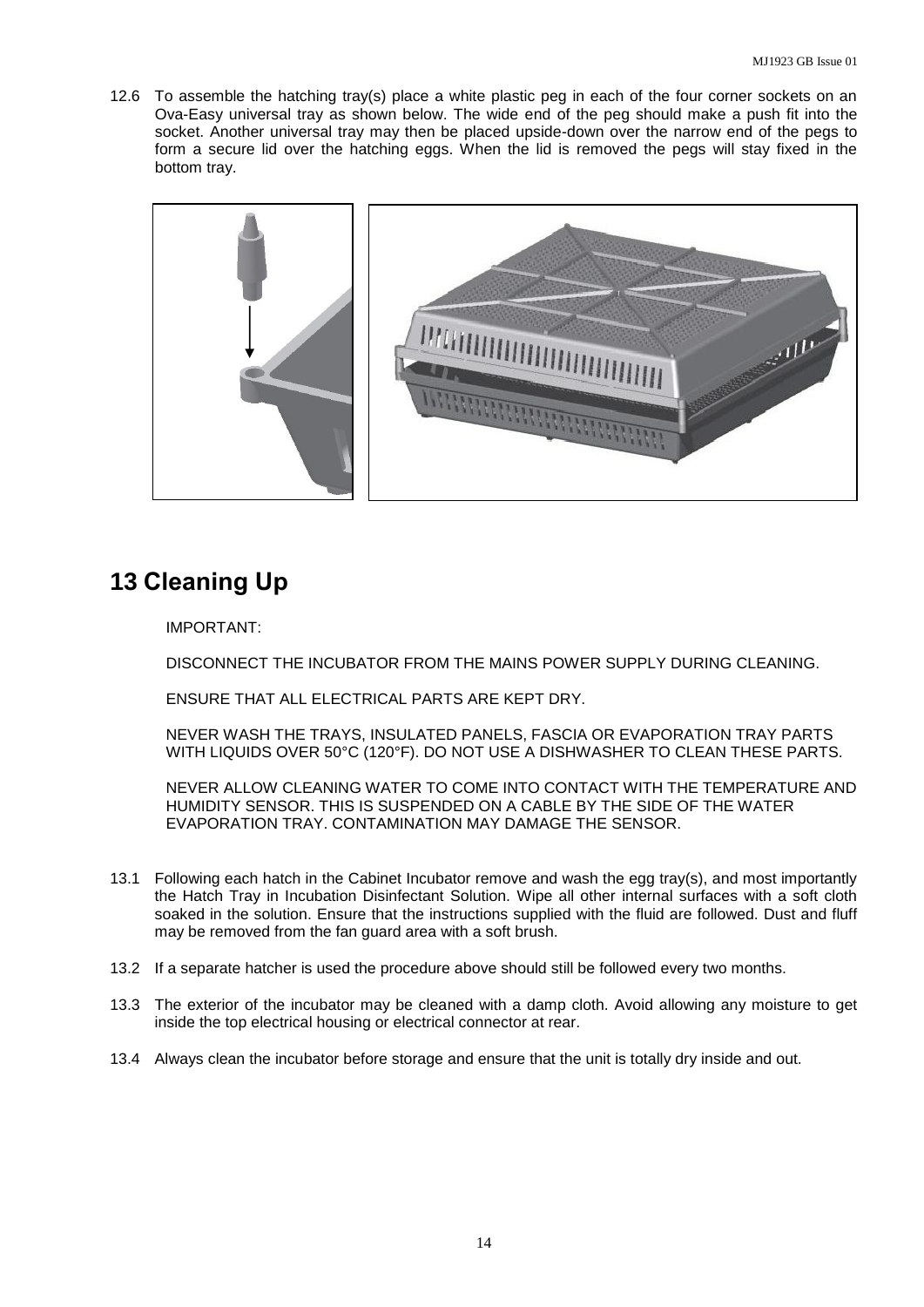### **14 Troubleshooting**

- 14.1 Poor hatching results are frustrating and can be caused by a large number of factors. The most common are given below. Brinsea Products will not be held responsible for loss of eggs or chicks under any circumstances. A wealth of advice and information is available on our website:- www.brinsea.com
- 14.2 Gather as much information from the hatching results as possible to enable the problem to be analysed in detail. Record dates that eggs are set, incubator settings, dates of hatches, weight losses and the number and condition of hatchlings. Candle or break open unhatched eggs to estimate the extent of embryo development. The Brinsea OvaView and High Intensity OvaView candling lamps are available from your dealer.
- 14.3 Many hatching problems are associated with incorrect humidity. Consider upgrading to EX specification to give better control of humidity. Go to www.brinsea.com for details.



1) Clear when candled probably infertile (or very early death) when candled at 8 days

2) Fertile with red blood vessels - after 8 days

3) Red or black staining early death when candled at 8 days

4) Embryo with red blood 'ring' - early death when candled at 8 days

5) Dark outline with ill defined detail - late death (10-16days)

6) Live embryo with bill in air sack - due to hatch in 24-48 hours

7) Normal development of the air pocket according to number of days

#### 14.4 General guides:

| <b>Observation</b>                                     | <b>Likely Cause(s)</b>                                                                                    | Solution(s)                                                                                                                                                      |
|--------------------------------------------------------|-----------------------------------------------------------------------------------------------------------|------------------------------------------------------------------------------------------------------------------------------------------------------------------|
| No chicks hatch                                        | Infertility, infection, drastically<br>incorrect incubation settings,<br>parent ill health.               | Check egg viability – are similar eggs<br>hatching naturally. Disinfect the incubator.<br>Check incubator settings and procedures<br>- particularly temperature. |
| Chicks hatch earlier<br>than expected,<br>deformities. | Incubation temperature too<br>high                                                                        | Reduce incubation temperature slightly<br>$0.5^{\circ}$ C (1°F)                                                                                                  |
| Chicks hatch later<br>than expected                    | Incubation temperature too<br>low                                                                         | Raise incubation temperature slightly<br>$0.5^{\circ}$ C (1°F)                                                                                                   |
| Hatch dates widely<br>spread                           | Different rates of development<br>due to different storage times,<br>incubation temperature<br>variation. | Limit egg storage times. Check for<br>incubation temperature variation -<br>sunlight, large room variation etc.                                                  |
| Late stage 'death in<br>shell'                         | Incorrect humidity, probably<br>too high.                                                                 | Try reducing average humidity levels (but<br>see section 6 above)                                                                                                |
| Generally poor<br>results                              | Incorrect incubation settings,<br>poor parent bird health,<br>inadequate egg turning,                     | Improve parent bird health, check all<br>incubation settings, analyse egg weight<br>loss to confirm humidity correct, check<br>turning working correctly.        |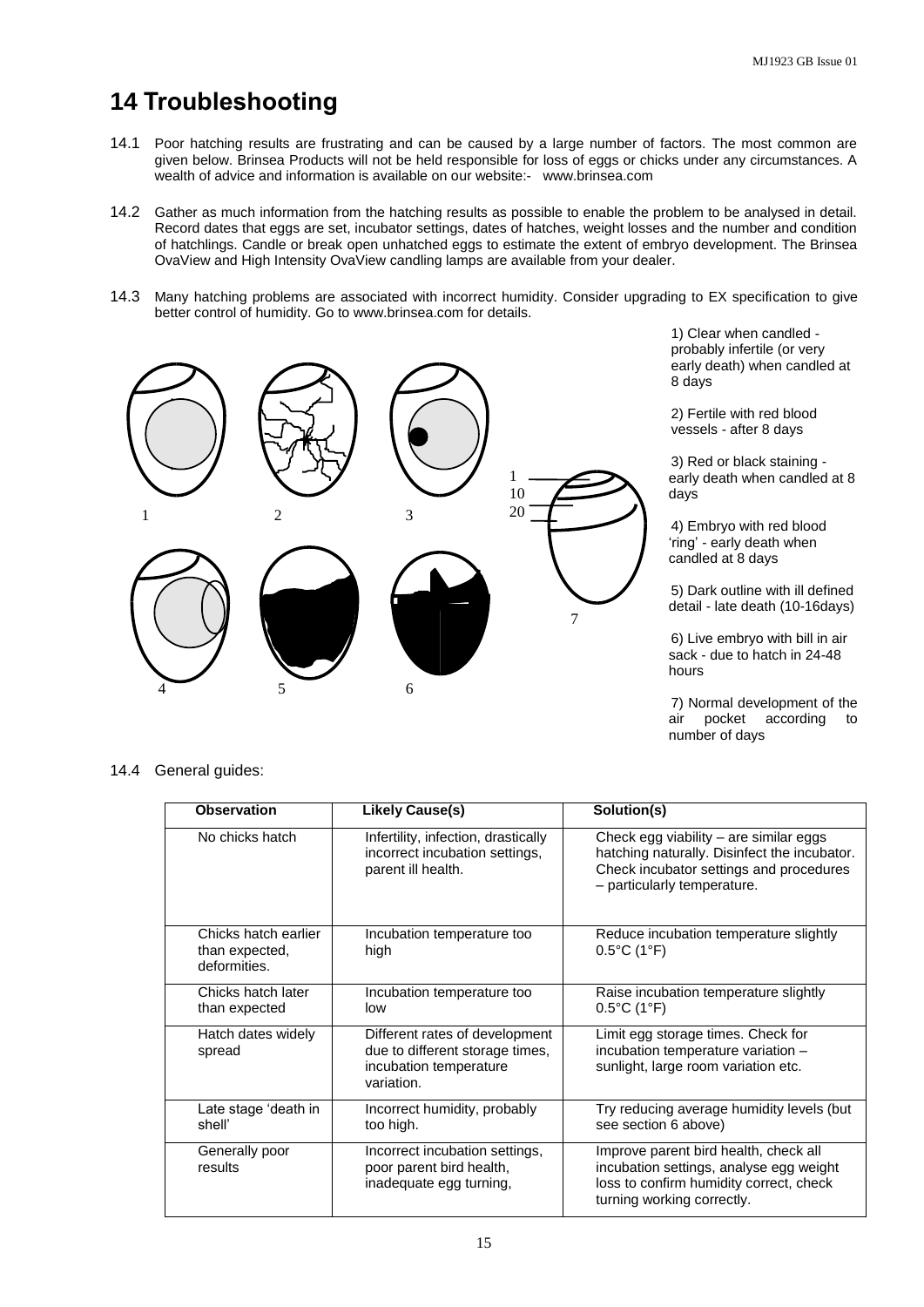### **15 Servicing and Calibration**

**IMPORTANT: THE HEATER AND CONTROL SYSTEM ARE AT MAINS VOLTAGE. NEVER ATTEMPT ANY KIND OR FORM OF SERVICING UNLESS THE MACHINE IS DISCONNECTED FROM THE MAINS ELECTRICITY SUPPLY. RISK OF ELECTRIC SHOCK!**

- 15.1 Under certain conditions it is possible that condensation may form on the inner walls. The presence of water gathering at the base of the incubator does not affect the performance of your incubator and does not pose an electrical hazard.
- 15.2 In case of failure first check that the mains power supply is working and that the mains cable connector is fully engaged in the socket on the rear panel. The digital control system may be reset to the original factory defaults by connecting the power supply while holding the OK button. Check temperature calibration after resetting to defaults.
- 15.3 If the problem persists contact your distributor or Brinsea Products Service Dept.
- 15.4 The functional parts of the Ova-Easy Advance incubators are modular and parts are available and are readily exchanged by a suitably qualified person equipped with basic tools. Fitting instructions are supplied with replacement parts.
- 15.5 The digital temperature and humidity display is individually calibrated during manufacture but may be re-calibrated if required. It is **NOT RECOMMENDED** that this procedure is carried out by the user.

BE CAUTIOUS OF LOW COST ANALOGUE OR DIGITAL THERMOMETERS AND HYGROMETERS.

BRINSEA PRODUCTS LTD USES SOPHISTICATED EQUIPMENT TRACEABLE TO INTERNATIONAL REFERENCE STANDARDS.

To access the Calibration Menu press all three buttons simultaneously to unlock the display.

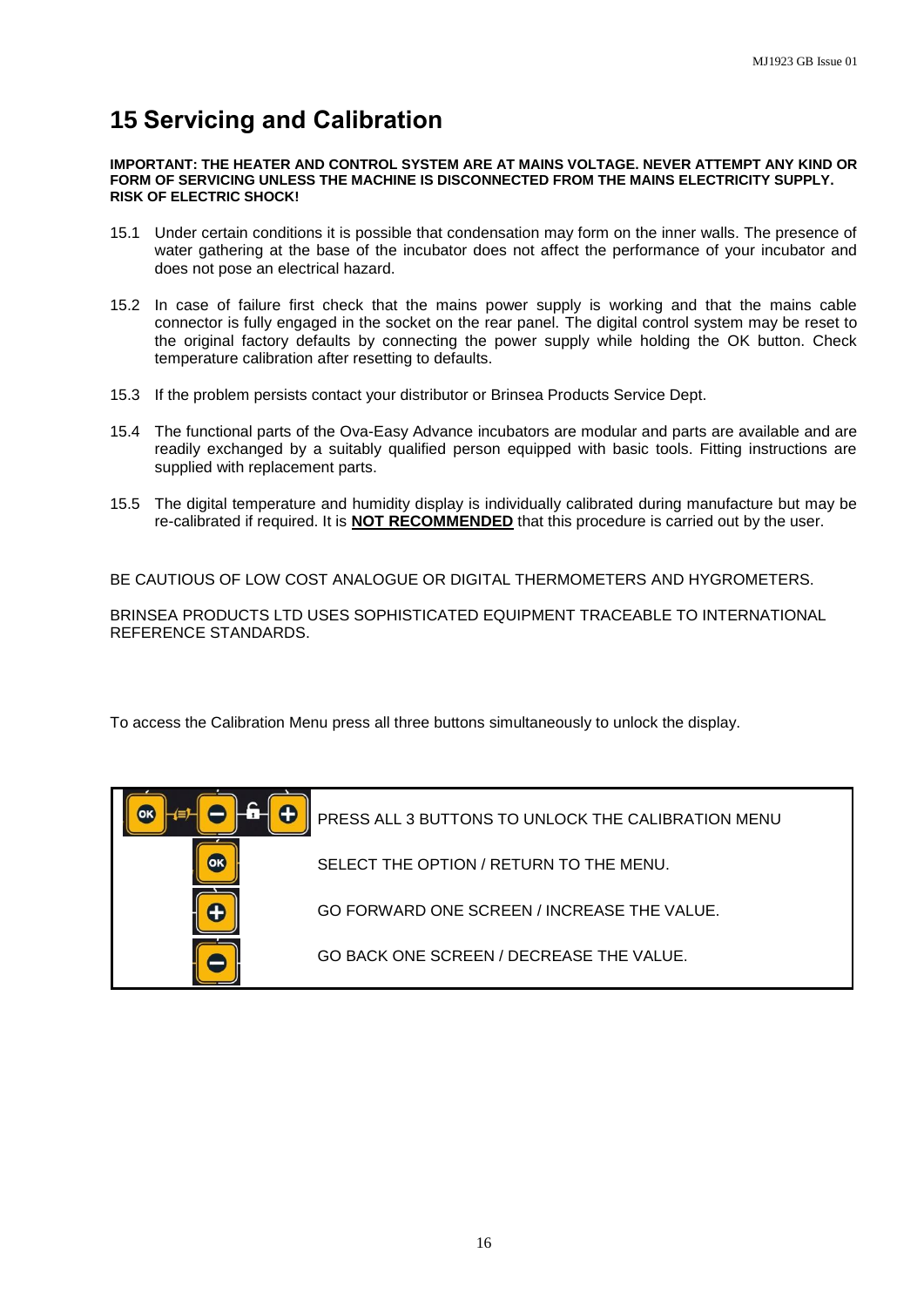### **CALIBRATION MENU 16**

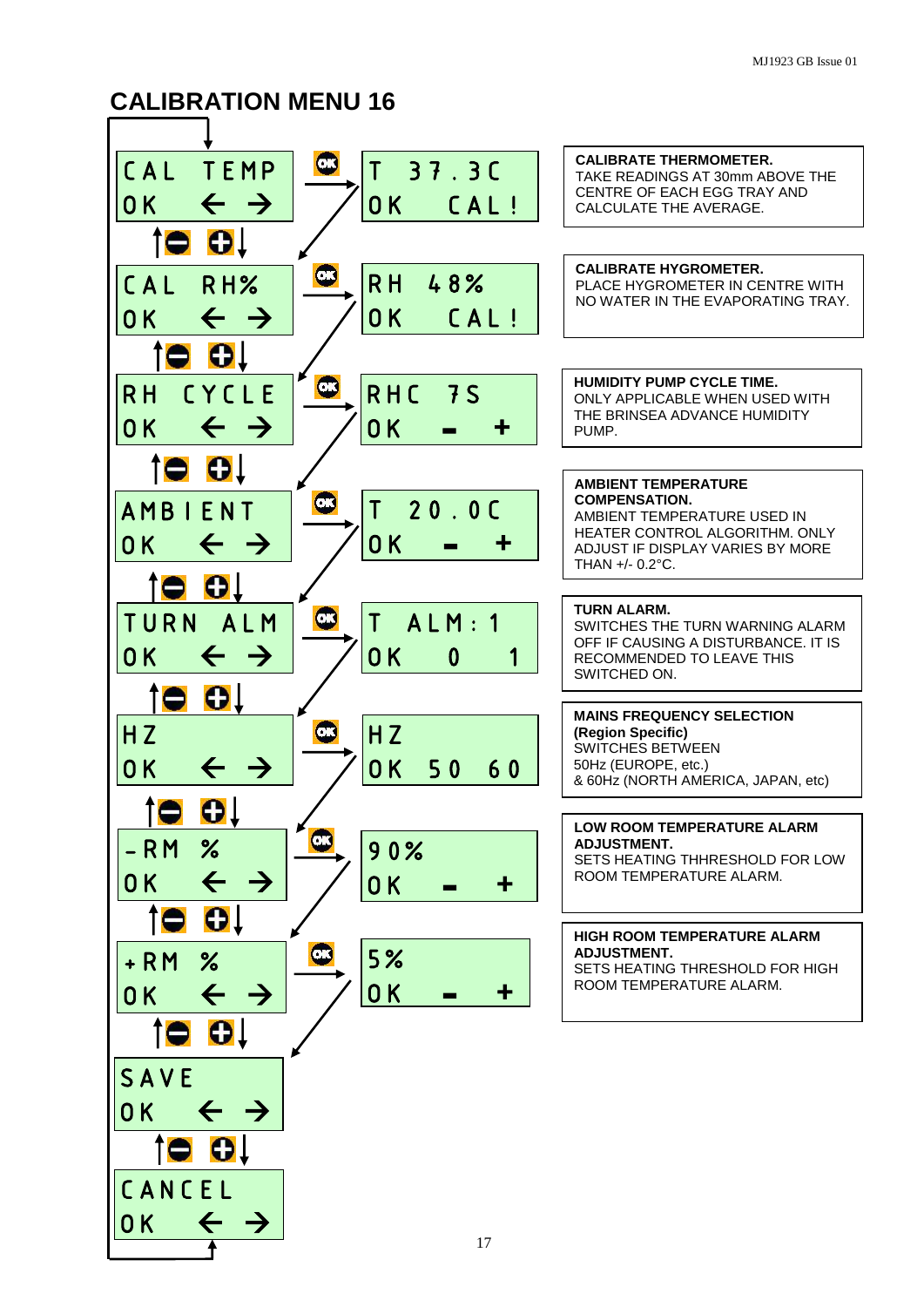### **Specification**

**Maximum Approximate Setting Capacities (includes use of hatching trays and special inserts):**

| Egg size                                         | <b>OE 190</b>                  | <b>OE 380</b>                    | <b>OE 580</b>                                   |  |  |
|--------------------------------------------------|--------------------------------|----------------------------------|-------------------------------------------------|--|--|
| Quail<br>Pheasant<br>Hen<br><b>Duck</b><br>Goose | 869<br>233<br>192<br>104<br>57 | 1738<br>466<br>384<br>280<br>114 | 2976<br>708<br>576<br>390<br>180                |  |  |
| Dimensions:                                      |                                |                                  |                                                 |  |  |
| <b>OE 190</b>                                    |                                |                                  | 20 x 420 x 480mm (32.5" x 16.5" x 19") HxWxD    |  |  |
| <b>OE 380</b>                                    |                                |                                  | 820 x 420 x 800mm (32.5" x 16.5" x 31.5") HxWxD |  |  |
| <b>OE 580</b>                                    |                                |                                  | 1130 x 420 x800mm (44.5" x 16.5" x 31.5") HxWxD |  |  |

#### **Weight:**

| OE 190 (Incubator only) | 20Kg (44lbs) |
|-------------------------|--------------|
| OE 380 (Incubator only) | 27Kg (60lbs) |
| OE 580 (Incubator only) | 43Kg (95lbs) |

#### **Power Consumption:**

Maximum 200 Watts (typical average) 100 Watts

**Electrical Supply:** 230v 50Hz or 110V 60Hz (as ordered)

**Brinsea Products Ltd, Station Road, Sandford, N. Somerset, BS25 5RA, England Tel 0845 226 0120, Fax 01934 820250, email [sales@brinsea.co.uk](mailto:sales@brinsea.co.uk)**